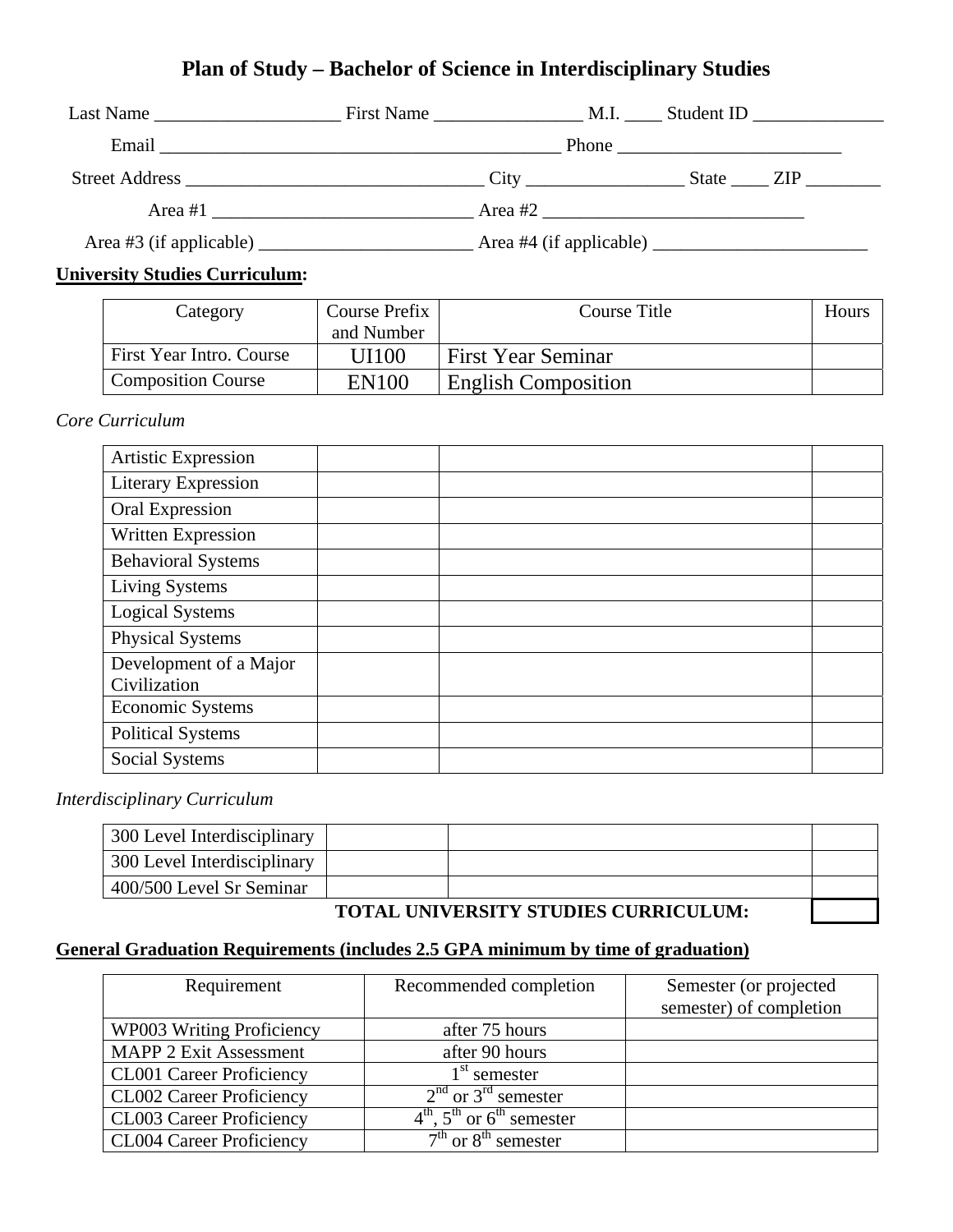#### **Interdisciplinary Areas of Emphasis (minimum 12 hrs, maximum 30 hrs each – 2 to 4 areas required)**

(Special accreditation notes: 30 hr limit in business; education and nursing not permitted)

First Area: \_\_\_\_\_\_\_\_\_\_\_\_\_\_\_\_\_\_\_\_\_\_\_\_ Second Area: \_\_\_\_\_\_\_\_\_\_\_\_\_\_\_\_\_\_\_\_\_\_\_\_

| Course Prefix<br>and Number | Course Title         | Hours |
|-----------------------------|----------------------|-------|
|                             |                      |       |
|                             |                      |       |
|                             |                      |       |
|                             |                      |       |
|                             |                      |       |
|                             |                      |       |
|                             |                      |       |
|                             |                      |       |
|                             |                      |       |
|                             |                      |       |
|                             |                      |       |
|                             |                      |       |
|                             |                      |       |
|                             |                      |       |
|                             |                      |       |
|                             |                      |       |
|                             | <b>TOTAL AREA #1</b> |       |
|                             |                      |       |
|                             |                      |       |
|                             |                      |       |
| Course Prefix               | <b>Course Title</b>  | Hours |
| and Number                  |                      |       |
|                             |                      |       |
|                             |                      |       |
|                             |                      |       |
|                             |                      |       |
|                             |                      |       |
|                             |                      |       |
|                             |                      |       |
|                             |                      |       |
|                             |                      |       |
|                             |                      |       |
|                             |                      |       |
|                             |                      |       |
|                             |                      |       |

Advisor for Area: \_\_\_\_\_\_\_\_\_\_\_\_\_\_\_\_\_\_\_\_\_\_ Advisor for Area: \_\_\_\_\_\_\_\_\_\_\_\_\_\_\_\_\_\_\_\_\_\_ Course Prefix and Number Course Title Hours TOTAL AREA #2

Third Area (if applicable): \_\_\_\_\_\_\_\_\_\_\_\_\_\_\_\_\_\_\_ Fourth Area (if applicable): \_\_\_\_\_\_\_\_\_\_\_\_\_\_\_\_\_\_

Advisor for Area:

| Course Prefix | Course Title         | Hours |
|---------------|----------------------|-------|
| and Number    |                      |       |
|               |                      |       |
|               |                      |       |
|               |                      |       |
|               |                      |       |
|               |                      |       |
|               |                      |       |
|               |                      |       |
|               |                      |       |
|               |                      |       |
|               |                      |       |
|               |                      |       |
|               |                      |       |
|               |                      |       |
|               |                      |       |
|               |                      |       |
|               |                      |       |
|               |                      |       |
|               |                      |       |
|               |                      |       |
|               |                      |       |
|               |                      |       |
|               | <b>TOTAL AREA #4</b> |       |

TOTAL AREA #3

**Total ID Areas: (minimum of 48 credit hours)**